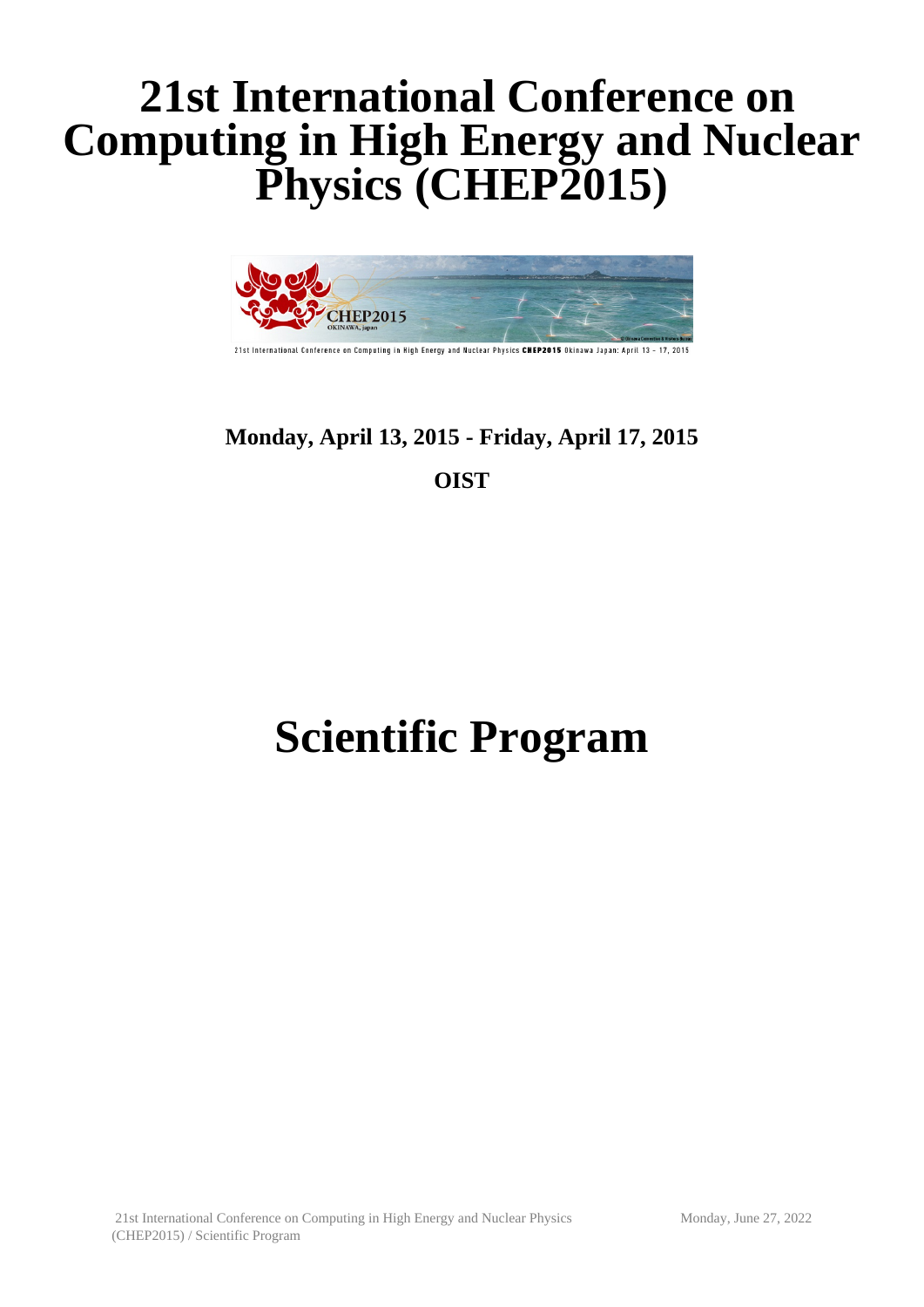This conference covers following topics represented by 'keywords'. The keywords are categorized in two areas: Applications and Technologies.

Abstract submitters should check as many keywords as they think they fit. The keywords selection is not mandatory for the abstract submissions, but warmly suggested as it helps the PC to organize the tracks.

In case of questions/doubts about which keywords to select, please contact the PC chair (e-mail: chep2015-pc-chair@icepp.s.u-tokyo.ac.jp ).

**A01 DAQ**

Application Keywords

## **A02 Trigger**

Application Keywords

## **A03 Simulation**

Application Keywords

#### **A04 Reconstruction**

Application Keywords

## **A05 Data analysis**

Application Keywords

#### **A06 Data stores**

Application Keywords

## **A07 Experiment frameworks for WAN distributed computing**

Application Keywords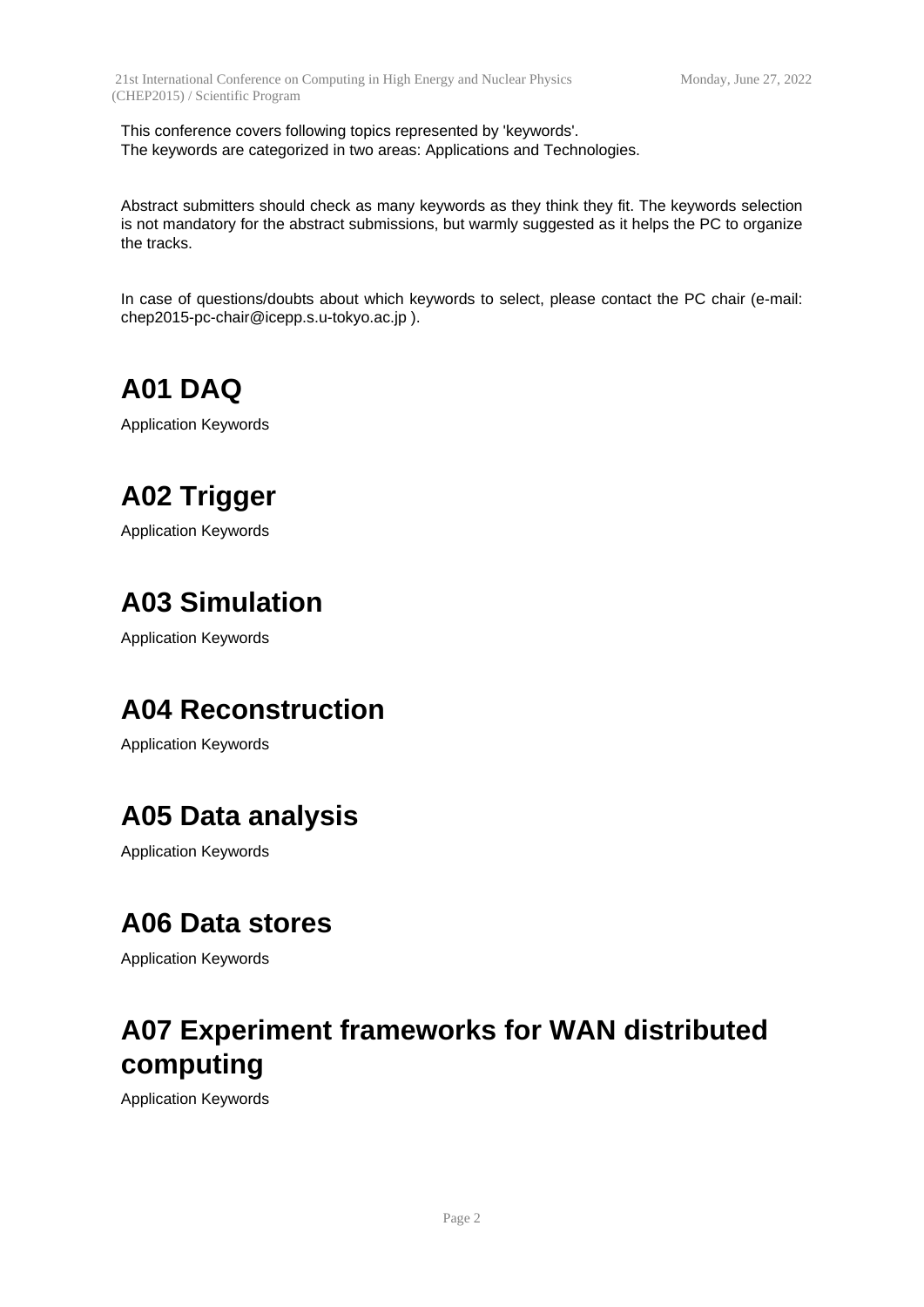## **A08 Middleware and services for production-quality infrastructures**

Application Keywords

## **A09 Outreach**

Application Keywords

#### **A10 Multi-discipline / multi-experiment topic**

Application Keywords

#### **A11 Computing models**

Application Keywords

#### **A12 Data preservation**

Application Keywords

## **A13 Monitoring**

Application Keywords

## **T01 Control systems**

Technologies Keywords

## **T02 Event processing frameworks**

Technologies Keywords

## **T03 Data structures and algorithms**

Technologies Keywords

## **T04 Data handling/access**

Technologies Keywords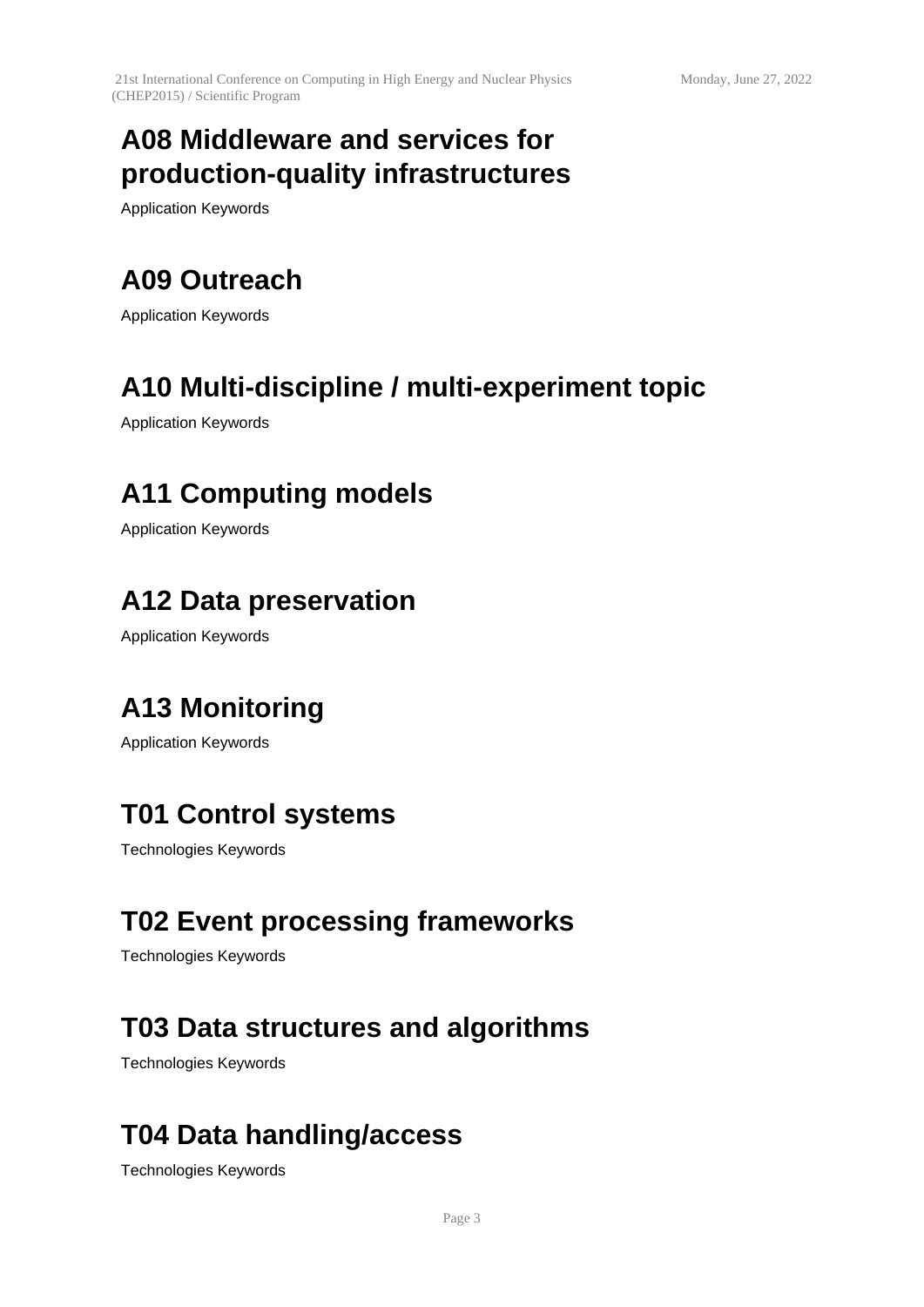## **T05 Databases**

Technologies Keywords

## **T06 Storage systems**

Technologies Keywords

## **T07 Computing facilities and infrastructures**

Technologies Keywords

#### **T08 Software design**

Technologies Keywords

#### **T09 Software development process**

Technologies Keywords

#### **T10 Performance and validation tools**

Technologies Keywords

#### **T11 Continuous integration systems**

Technologies Keywords

## **T12 Parallel programming**

Technologies Keywords

#### **T13 Networking**

Technologies Keywords

#### **T14 Collaborative tools**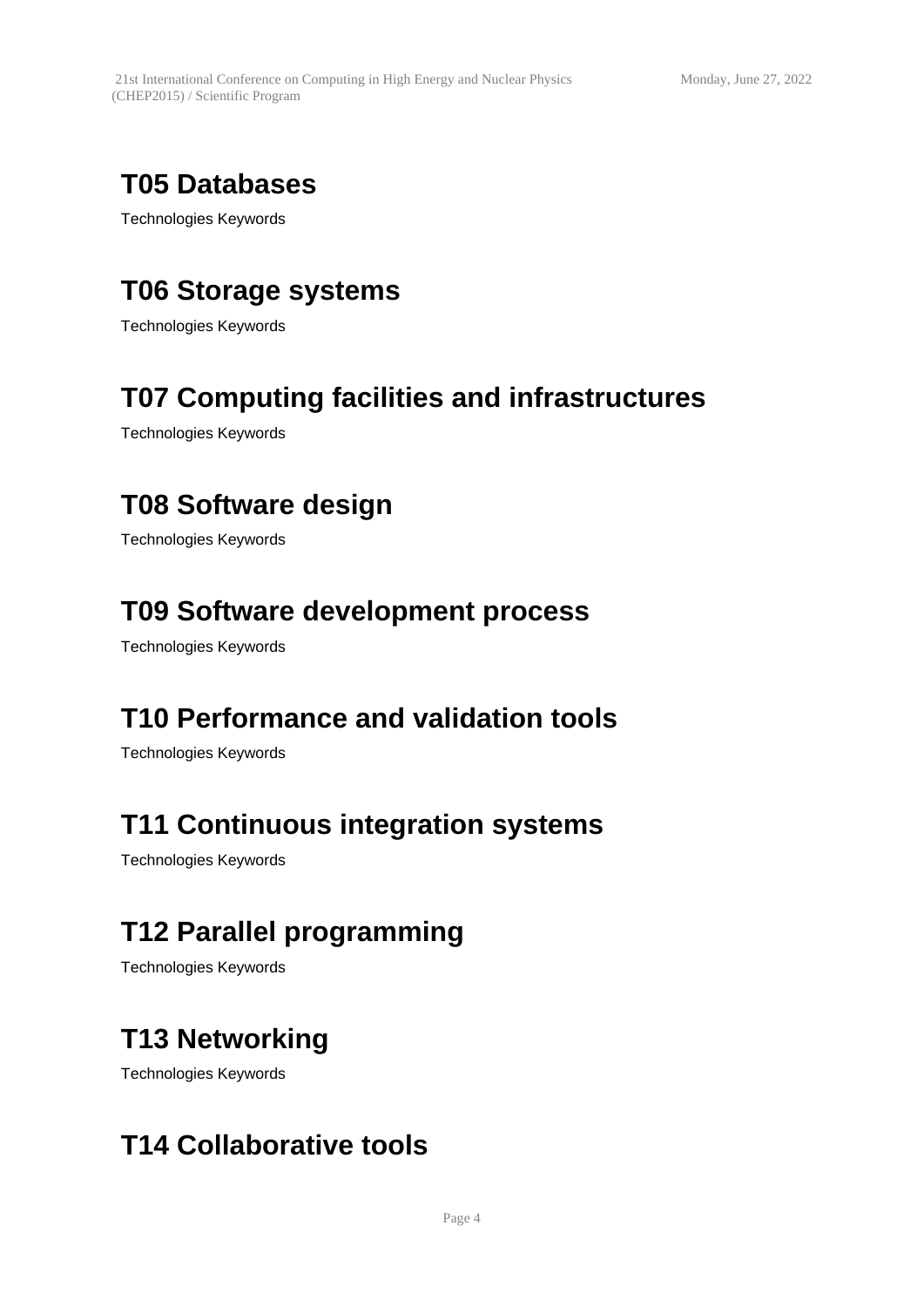Technologies Keywords

## **T15 Cloud computing**

Technologies Keywords

## **T16 Virtualization**

Technologies Keywords

## **T17 High performance computing**

Technologies Keywords

## **T18 CPU architectures, GPU, FPGA**

Technologies Keywords

## **Track1: Online computing**

DAQ and Trigger; development, design, architecture for filtering, reconstruction, etc. and use within experiments and facilities; evaluation and testing of such systems; parallelism, HPC, and accelerator use in such systems; event building and farm networks; compute farms for high-level triggering; configuration and run controls; describing and managing configuration data and conditions databases; online software frameworks and tools; online calibration procedures; remote access to (and control of) DAQ systems and experimental facilities.

#### **Track2: Offline software**

event generation, simulation and reconstruction; detector geometries, algorithms for physics analysis; tools and techniques for data classification and parameter fitting; event visualization and data presentation; frameworks for event processing; toolkits for simulation, reconstruction and analysis; event data models.

## **Track3: Data store and access**

storage management; local I/O and data access; mass storage systems; object dictionaries; event stores; metadata and supporting infrastructure; databases; access patterns and caching strategies.

## **Track4: Middleware, software development and tools, experiment frameworks, tools for distributed**